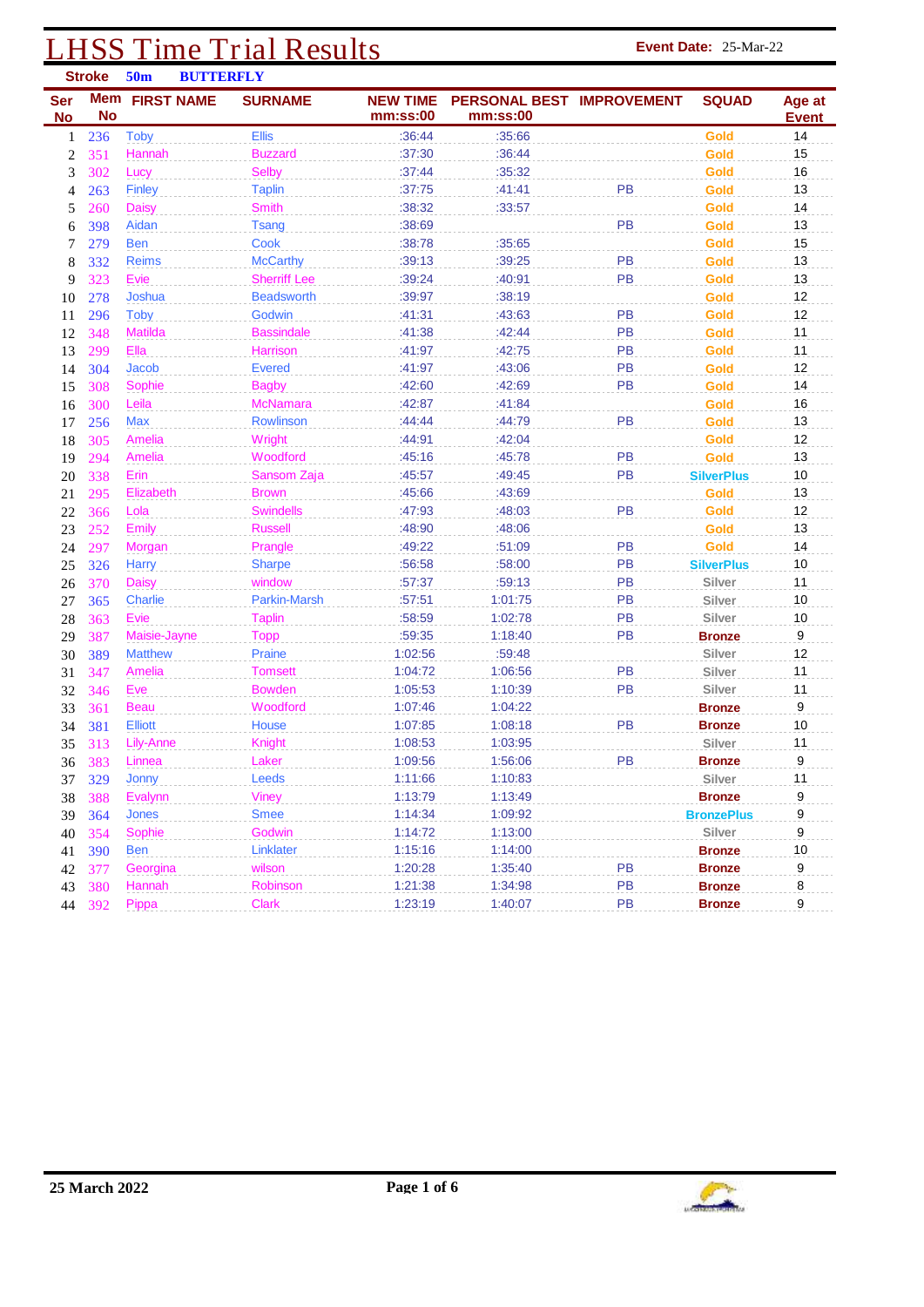# **LHSS Time Trial Results Event Date:** 25-Mar-22<br> **Event Date:** 25-Mar-22

|                | <b>Stroke</b> | 50 <sub>m</sub>   | <b>BACKSTROKE</b> |                                   |                  |                           |           |                   |              |
|----------------|---------------|-------------------|-------------------|-----------------------------------|------------------|---------------------------|-----------|-------------------|--------------|
| <b>Ser</b>     | <b>Mem</b>    | <b>FIRST NAME</b> |                   | <b>SURNAME</b>                    | <b>NEW TIME</b>  | PERSONAL BEST IMPROVEMENT |           | <b>SQUAD</b>      | Age at       |
| <b>No</b>      | <b>No</b>     |                   |                   |                                   | mm:ss:00         | mm:ss:00                  |           |                   | <b>Event</b> |
| 1              | 236           | <b>Toby</b>       |                   | <b>Ellis</b>                      | :35:72           | :35:43                    |           | Gold              | 14           |
| $\overline{2}$ | 323           | Evie              |                   | <b>Sherriff Lee</b>               | :35:87           | :36:69                    | <b>PB</b> | Gold              | 13           |
| 3              | 263           | <b>Finley</b>     |                   | <b>Taplin</b>                     | :36:75           | :39:06                    | <b>PB</b> | Gold              | 13           |
| 4              | 278           | Joshua            |                   | <b>Beadsworth</b>                 | :36:82           | :36:53                    |           | Gold              | 12           |
| 5              | 304           | <b>Jacob</b>      |                   | <b>Evered</b>                     | :37:56           | :39:56                    | PB        | Gold              | 12           |
| 6              | 302           | Lucy              |                   | <b>Selby</b>                      | :38:00           | :36:53                    |           | Gold              | 16           |
| 7              | 398           | Aidan             |                   | <b>Tsang</b>                      | :38:40           |                           | PB        | Gold              | 13           |
| 8              | 296           | <b>Toby</b>       |                   | Godwin                            | :38:50           | :38:38                    |           | Gold              | 12           |
| 9              | 256           | <b>Max</b>        |                   | Rowlinson                         | :38:94           | :39:62                    | PB        | Gold              | 13           |
| 10             | 332           | <b>Reims</b>      |                   | <b>McCarthy</b>                   | :39:41           | :40:40                    | PB        | Gold              | 13           |
| 11             | 279           | <b>Ben</b>        |                   | Cook                              | :39:44           | :41:34                    | <b>PB</b> | Gold              | 15           |
| 12             | 348           | Matilda           |                   | <b>Bassindale</b>                 | :39:56           | :40:07                    | PB        | Gold              | 11           |
| 13             | 299           | Ella              |                   | Harrison                          | :39:82           | :41:50                    | <b>PB</b> | Gold              | 11           |
| 14             | 351           | <b>Hannah</b>     |                   | <b>Buzzard</b>                    | :39:91           | :40:70                    | <b>PB</b> | Gold              | 15           |
| 15             | 260           | <b>Daisy</b>      |                   | <b>Smith</b>                      | :40:24           | :38:88                    |           | Gold              | 14           |
| 16             | 366           | Lola              |                   | <b>Swindells</b>                  | :40:60           | :41:69                    | PB        | Gold              | 12           |
| 17             | 305           | Amelia            |                   | Wright                            | :41:28           | :42:71                    | PB        | Gold              | 12           |
| 18             | 295           | Elizabeth         |                   | <b>Brown</b>                      | :41:63           | :42:22                    | PB        | Gold              | 13           |
| 19             | 308           | Sophie            |                   | <b>Bagby</b>                      | :42:40           | :41:54                    |           | Gold              | 14           |
| 20             | 338           | Erin              |                   | Sansom Zaja                       | :42:71           | :46:97                    | PB        | <b>SilverPlus</b> | 10           |
| 21             | 326           | <b>Harry</b>      |                   | <b>Sharpe</b>                     | :42:71           | :51:00                    | PB        | <b>SilverPlus</b> | 10           |
| 22             | 294           | Amelia            |                   | Woodford                          | :43:43<br>:43:65 | :42:78<br>:40:84          |           | Gold<br>Gold      | 13<br>16     |
| 23             | 300           | Leila             |                   | <b>McNamara</b><br><b>Russell</b> | :44:10           | :44:03                    |           | Gold              | 13           |
| 24             | 252           | <b>Emily</b>      |                   | Prangle                           | :45:04           | :43:68                    |           | Gold              | 14           |
| 25<br>26       | 297<br>363    | Morgan<br>Evie    |                   | <b>Taplin</b>                     | :48:12           | :50:60                    | <b>PB</b> | Silver            | 10           |
| 27             | 361           | <b>Beau</b>       |                   | Woodford                          | :48:57           | :49:33                    | PB        | <b>Bronze</b>     | 9            |
| 28             | 370           | Daisy             |                   | window                            | :49:75           | :48:81                    |           | Silver            | 11           |
| 29             | 389           | <b>Matthew</b>    |                   | Praine                            | :49:87           | :53:28                    | PB        | Silver            | 12           |
| 30             | 365           | <b>Charlie</b>    |                   | Parkin-Marsh                      | :50:70           | :51:25                    | PB        | Silver            | $10$         |
| 31             | 387           | Maisie-Jayne      |                   | <b>Topp</b>                       | :51:56           | :53:31                    | PB        | <b>Bronze</b>     | 9            |
| 32             | 347           | Amelia            |                   | <b>Tomsett</b>                    | :52:66           | :55:91                    | PB        | Silver            | 11           |
| 33             | 354           | Sophie            |                   | Godwin                            | :54:43           | :53:56                    |           | Silver            | 9            |
| 34             | 346           | Eve               |                   | <b>Bowden</b>                     | :54:75           | :59:71                    | PB        | Silver            | 11           |
| 35             | 329           | Jonny             |                   | Leeds                             | :54:82           | :55:81                    | PB        | Silver            | 11           |
|                | 36 388        | Evalynn           |                   | Viney                             | :55:64           | :57:99                    | PB        | <b>Bronze</b>     | 9            |
| 37             | 313           | Lily-Anne         |                   | Knight                            | :55:78           | :59:75                    | PB        | Silver            | 11           |
| 38             | 381           | Elliott           |                   | House                             | :55:99           | :57:31                    | <b>PB</b> | <b>Bronze</b>     | 10           |
| 39             | 383           | Linnea            |                   | Laker                             | :58:41           | 1:03:55                   | PB        | <b>Bronze</b>     | 9            |
| 40             | 390           | Ben               |                   | Linklater                         | :59:66           | 1:01:66                   | PB        | <b>Bronze</b>     | 10           |
| 41             | 364           | Jones             |                   | <b>Smee</b>                       | 1:00:03          | 1:00:15                   | <b>PB</b> | <b>BronzePlus</b> | 9            |
| 42             | 392           | Pippa             |                   | <b>Clark</b>                      | 1:02:18          | 1:09:28                   | PB        | <b>Bronze</b>     | 9            |
| 43             | 377           | Georgina          |                   | wilson                            | 1:05:72          | 1:08:72                   | PB        | <b>Bronze</b>     | 9            |
|                | 44 380        | Hannah            |                   | Robinson                          | 1:08:94          | 1:11:99                   | PB        | <b>Bronze</b>     | 8            |

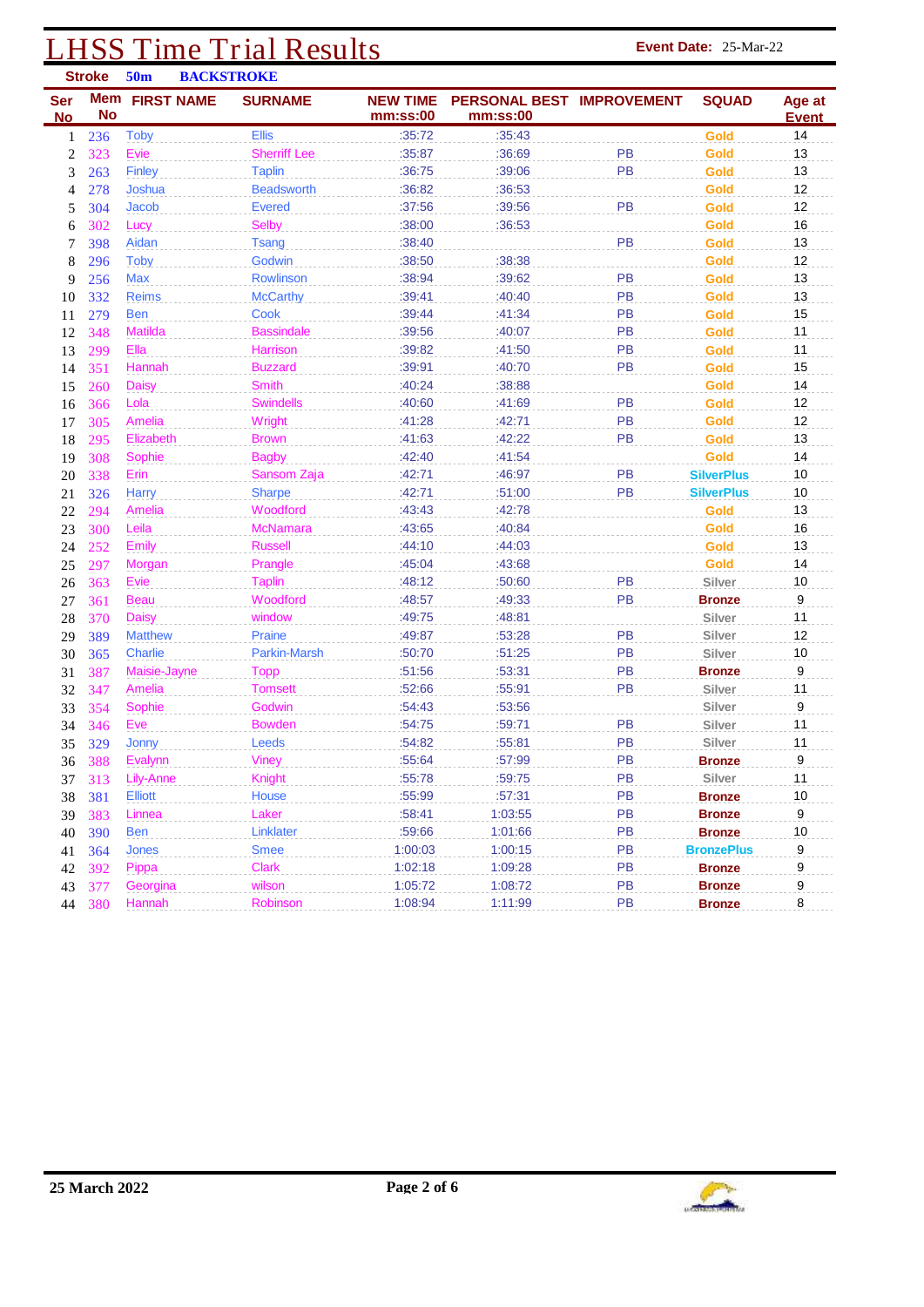## **LHSS Time Trial Results Event Date:** 25-Mar-22<br>
Stroke 50m BREASTSTROKE

|                         | <b>Stroke</b>    | 50 <sub>m</sub>   | <b>BREASTSTROKE</b> |                             |                                       |           |                   |                        |
|-------------------------|------------------|-------------------|---------------------|-----------------------------|---------------------------------------|-----------|-------------------|------------------------|
| <b>Ser</b><br><b>No</b> | Mem<br><b>No</b> | <b>FIRST NAME</b> | <b>SURNAME</b>      | <b>NEW TIME</b><br>mm:ss:00 | PERSONAL BEST IMPROVEMENT<br>mm:ss:00 |           | <b>SQUAD</b>      | Age at<br><b>Event</b> |
| 1                       | 263              | Finley            | <b>Taplin</b>       | :38:81                      | :40:87                                | <b>PB</b> | Gold              | 13                     |
| $\mathbf{2}$            | 398              | Aidan             | <b>Tsang</b>        | :41:31                      |                                       | PB        | Gold              | 13                     |
| 3                       | 236              | <b>Toby</b>       | <b>Ellis</b>        | :42:25                      | :41:91                                |           | Gold              | 14                     |
| 4                       | 308              | Sophie            | <b>Bagby</b>        | :42:40                      | :43:06                                | PB        | Gold              | 14                     |
| 5                       | 300              | Leila             | <b>McNamara</b>     | :42:50                      | :42:19                                |           | Gold              | 16                     |
| 6                       | 279              | <b>Ben</b>        | Cook                | :42:53                      | :42:81                                | PB        | Gold              | 15                     |
| 7                       | 296              | Toby              | Godwin              | :42:78                      | :44:69                                | PB        | Gold              | 12                     |
| 8                       | 302              | Lucy              | <b>Selby</b>        | :42:94                      | :43:43                                | PB        | Gold              | 16                     |
| 9                       | 260              | <b>Daisy</b>      | Smith               | :44:23                      | :44:52                                | PB        | Gold              | 14                     |
| 10                      | 295              | Elizabeth         | <b>Brown</b>        | :44:88                      | :45:00                                | PB        | Gold              | 13                     |
| 11                      | 351              | Hannah            | <b>Buzzard</b>      | :45:34                      | :45:69                                | PB        | Gold              | 15                     |
| 12                      | 323              | Evie              | <b>Sherriff Lee</b> | :45:41                      | :45:98                                | PB        | Gold              | 13                     |
| 13                      | 256              | Max               | Rowlinson           | :46:32                      | :46:09                                |           | Gold              | 13                     |
| 14                      | 332              | <b>Reims</b>      | <b>McCarthy</b>     | :46:40                      | :51:87                                | PB        | Gold              | 13                     |
| 15                      | 294              | <b>Amelia</b>     | Woodford            | :47:44                      | :47:81                                | PB        | Gold              | 13                     |
| 16                      | 278              | Joshua            | <b>Beadsworth</b>   | :48:00                      | :47:57                                |           | Gold              | 12                     |
| 17                      | 305              | Amelia            | Wright              | :49:71                      | :48:84                                |           | Gold              | 12                     |
| 18                      | 366              | Lola              | <b>Swindells</b>    | :50:73                      | :50:04                                |           | Gold              | 12                     |
| 19                      | 299              | Ella              | Harrison            | :51:00                      | :51:25                                | PB        | Gold              | 11                     |
| 20                      | 304              | Jacob             | <b>Evered</b>       | :51:43                      | :51:22                                |           | Gold              | 12                     |
| 21                      | 338              | Erin              | Sansom Zaja         | :52:51                      | :54:91                                | PB        | <b>SilverPlus</b> | 10                     |
| 22                      | 348              | Matilda           | <b>Bassindale</b>   | :53:35                      | :53:66                                | PB        | Gold              | 11                     |
| 23                      | 297              | Morgan            | Prangle             | :54:19                      | :53:96                                |           | Gold              | 14                     |
| 24                      | 389              | <b>Matthew</b>    | Praine              | :54:25                      | :55:50                                | PB        | Silver            | 12                     |
| 25                      | 252              | <b>Emily</b>      | <b>Russell</b>      | :55:00                      | :54:40                                |           | Gold              | 13                     |
| 26                      | 370              | <b>Daisy</b>      | window              | :55:00                      | :57:78                                | PB        | Silver            | 11                     |
| 27                      | 326              | Harry             | <b>Sharpe</b>       | :55:18                      | :54:49                                |           | <b>SilverPlus</b> | 10                     |
| 28                      | 347              | Amelia            | <b>Tomsett</b>      | :55:43                      | :58:86                                | PB        | Silver            | 11                     |
| 29                      | 363              | Evie              | <b>Taplin</b>       | :57:89                      | 1:03:73                               | PB        | Silver            | 10                     |
| 30                      | 387              | Maisie-Jayne      | <b>Topp</b>         | 1:01:09                     | :58:97                                |           | <b>Bronze</b>     | 9                      |
| 31                      | 346              | Eve               | <b>Bowden</b>       | 1:01:10                     | :59:54                                |           | Silver            | 11                     |
| 32                      | 313              | Lily-Anne         | Knight              | 1:06:43                     | 1:04:67                               |           | Silver            | 11                     |
| 33                      | 329              | Jonny             | Leeds               | 1:07:13                     | 1:05:47                               |           | Silver            | 11                     |
| 34                      | 365              | Charlie           | Parkin-Marsh        | 1:07:57                     | 1:11:60                               | PB        | Silver            | 10                     |
| 35                      | 390              | <b>Ben</b>        | Linklater           | 1:08:50                     | 1:06:15                               |           | <b>Bronze</b>     | 10                     |
| 36                      | 381              | Elliott           | House               | 1:09:72                     | 1:10:57                               | PR        | <b>Bronze</b>     | 10                     |
| 37                      | <b>361</b>       | <b>Beau</b>       | Woodford            | 1:12:53                     | 1:03:47                               |           | <b>Bronze</b>     | 9                      |
| 38                      | 354              | Sophie            | Godwin              | 1:12:59                     | 1:07:72                               |           | Silver            | 9                      |
| 39                      | 364              | Jones             | <b>Smee</b>         | 1:15:68                     | 1:17:50                               | PB        | <b>BronzePlus</b> | 9                      |
| 40                      | 392              | Pippa             | <b>Clark</b>        | 1:17:25                     | 1:27:87                               | PB        | <b>Bronze</b>     | 9                      |
| 41                      | 383              | Linnea            | Laker               | 1:21:31                     | 1:24:53                               | PB        | <b>Bronze</b>     | 9                      |
| 42                      | 377              | Georgina          | wilson              | 1:22:66                     | 1:25:84                               | PB        | <b>Bronze</b>     | 9                      |
| 43                      | 380              | Hannah            | Robinson            | 1:23:12                     | 1:30:58                               | PB        | <b>Bronze</b>     | 8                      |
|                         | 44 388           | Evalynn           | Viney               | 1:26:54                     | 1:20:62                               |           | <b>Bronze</b>     | 9                      |

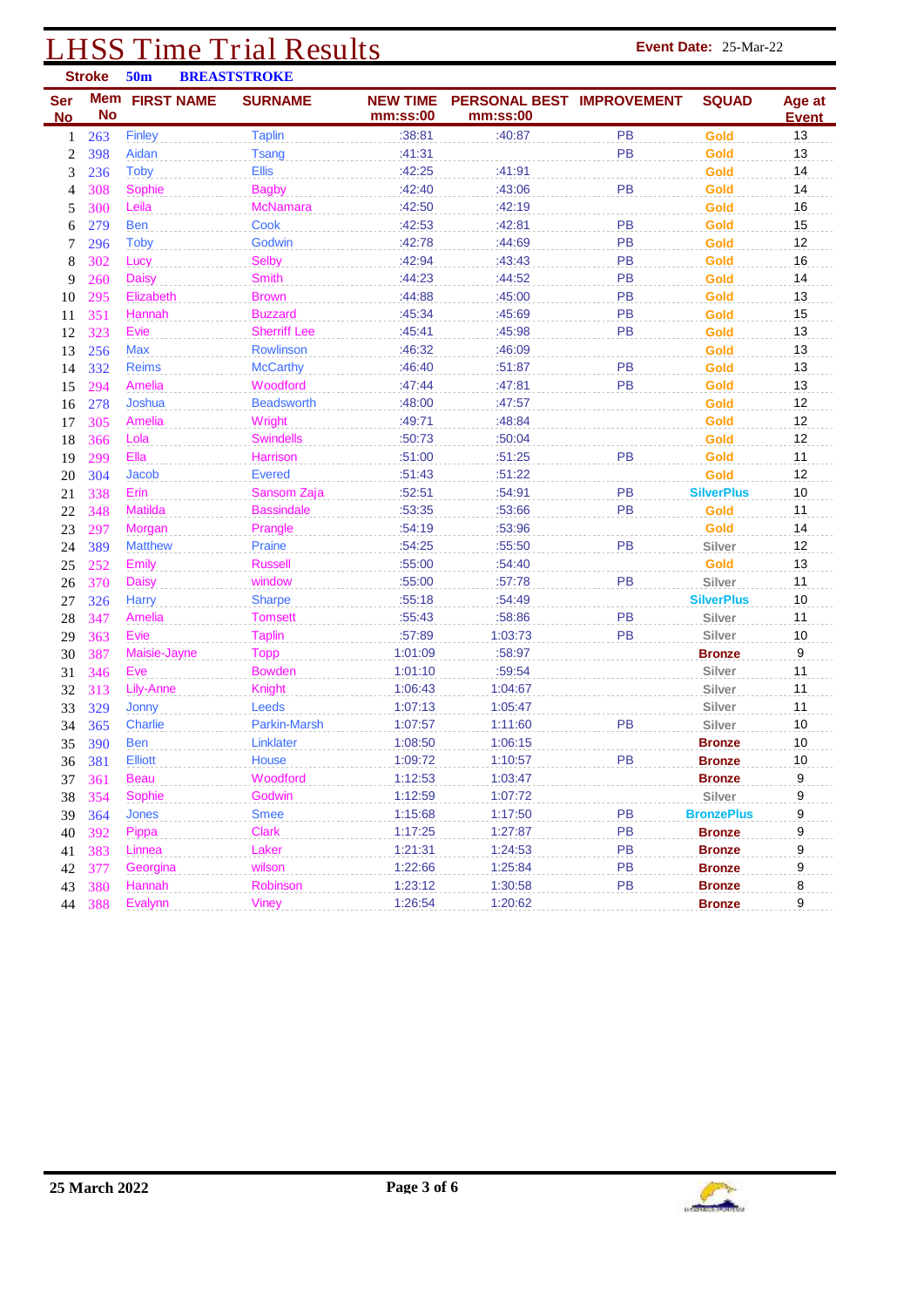### **LHSS Time Trial Results Event Date:** 25-Mar-22<br> **Stroke** 50m **FRONTCRAWL**

|                  | <b>Stroke</b> | 50 <sub>m</sub> | <b>FRONTCRAWL</b>   |                             |                                       |           |                   |                    |
|------------------|---------------|-----------------|---------------------|-----------------------------|---------------------------------------|-----------|-------------------|--------------------|
| <b>Ser</b>       | <b>No</b>     | Mem FIRST NAME  | <b>SURNAME</b>      | <b>NEW TIME</b><br>mm:ss:00 | PERSONAL BEST IMPROVEMENT<br>mm:ss:00 |           | <b>SQUAD</b>      | Age at             |
| <b>No</b><br>1   | 236           | <b>Toby</b>     | <b>Ellis</b>        | :31:72                      | :32:31                                | PB        | Gold              | <b>Event</b><br>14 |
| $\boldsymbol{2}$ | 260           | <b>Daisy</b>    | <b>Smith</b>        | :31:90                      | :32:03                                | <b>PB</b> | Gold              | 14                 |
| 3                | 263           | <b>Finley</b>   | <b>Taplin</b>       | :32:31                      | :34:44                                | <b>PB</b> | Gold              | 13                 |
| 4                | 279           | <b>Ben</b>      | Cook                | :33:09                      | :33:28                                | <b>PB</b> | Gold              | 15                 |
| 5                | 296           | <b>Toby</b>     | Godwin              | :33:22                      | :34:44                                | <b>PB</b> | Gold              | 12                 |
| 6                | 302           | Lucy            | <b>Selby</b>        | :33:69                      | :32:94                                |           | Gold              | 16                 |
| 7                | 323           | Evie            | <b>Sherriff Lee</b> | :33:96                      | :34:78                                | PB        | Gold              | 13                 |
| 8                | 304           | <b>Jacob</b>    | <b>Evered</b>       | :34:21                      | :34:66                                | PB        | Gold              | 12                 |
| 9                | 278           | Joshua          | <b>Beadsworth</b>   | :34:23                      | :33:06                                |           | Gold              | 12                 |
| 10               | 308           | Sophie          | <b>Bagby</b>        | :34:34                      | :34:53                                | PB        | Gold              | 14                 |
| 11               | 398           | Aidan           | <b>Tsang</b>        | :34:87                      |                                       | PB        | Gold              | 13                 |
| 12               | 295           | Elizabeth       | <b>Brown</b>        | :35:06                      | :35:66                                | PB        | Gold              | 13                 |
| 13               | 332           | <b>Reims</b>    | <b>McCarthy</b>     | :35:06                      | :36:72                                | PB        | Gold              | 13                 |
| 14               | 256           | Max             | Rowlinson           | :35:12                      | :36:32                                | <b>PB</b> | Gold              | 13                 |
| 15               | 351           | Hannah          | <b>Buzzard</b>      | :35:27                      | :35:93                                | <b>PB</b> | Gold              | 15                 |
| 16               | 299           | Ella            | Harrison            | :36:50                      | :37:18                                | PB        | Gold              | 11                 |
| 17               | 348           | <b>Matilda</b>  | <b>Bassindale</b>   | :36:78                      | :37:31                                | PB        | Gold              | 11                 |
| 18               | 300           | Leila           | <b>McNamara</b>     | :37:10                      | :35:66                                |           | Gold              | 16                 |
| 19               | 338           | Erin            | Sansom Zaja         | :37:64                      | :43:31                                | PB        | <b>SilverPlus</b> | 10                 |
| 20               | 366           | Lola            | <b>Swindells</b>    | :37:71                      | :38:40                                | PB        | Gold              | 12                 |
| 21               | 294           | Amelia          | Woodford            | :38:16                      | :38:41                                | PB        | Gold              | 13                 |
| 22               | 305           | Amelia          | Wright              | :38:34                      | :37:76                                |           | Gold              | 12                 |
| 23               | 252           | Emily           | <b>Russell</b>      | :39:66                      | :39:66                                | PB        | Gold              | 13                 |
| 24               | 297           | Morgan          | Prangle             | :40:17                      | :38:81                                |           | Gold              | 14                 |
| 25               | 389           | <b>Matthew</b>  | Praine              | :40:50                      | :42:66                                | PB        | Silver            | 12                 |
| 26               | 326           | Harry           | <b>Sharpe</b>       | :43:59                      | :44:09                                | <b>PB</b> | <b>SilverPlus</b> | 10                 |
| 27               | 387           | Maisie-Jayne    | <b>Topp</b>         | :43:63                      | :48:99                                | <b>PB</b> | <b>Bronze</b>     | 9                  |
| 28               | 370           | Daisy           | window              | :44:32                      | :43:42                                |           | Silver            | 11                 |
| 29               | 347           | Amelia          | Tomsett             | :45:56                      | :48:85                                | <b>PB</b> | Silver            | 11                 |
| 30               | 365           | <b>Charlie</b>  | <b>Parkin-Marsh</b> | :45:83                      | :47:01                                | PB        | Silver            | 10                 |
| 31               | 346           | Eve             | <b>Bowden</b>       | :49:60                      | :51:75                                | PB        | Silver            | 11                 |
| 32               | 313           | Lily-Anne       | Knight              | :50:00                      | :50:78                                | PB        | Silver            | 11                 |
| 33               | 390           | <b>Ben</b>      | Linklater           | :50:47                      | :54:34                                | PB        | <b>Bronze</b>     | 10                 |
| 34               | 363           | Evie            | <b>Taplin</b>       | :50:63                      | :51:32                                | PB        | Silver            | $10$               |
| 35               | 364           | <b>Jones</b>    | <b>Smee</b>         | :52:69                      | :51:81                                |           | <b>BronzePlus</b> | 9                  |
|                  | 36 354        | Sophie          | Godwin              | :55:22                      | :54:60                                |           | Silver            | 9                  |
| 37               | 383           | Linnea          | Laker               | :57:93                      | 1:00:81                               | PB        | <b>Bronze</b>     | 9                  |
| 38               | 329           | Jonny           | Leeds               | :58:50                      | :56:10                                |           | Silver            | 11                 |
| 39               | 388           | Evalynn         | <b>Viney</b>        | :58:50                      | :56:47                                |           | <b>Bronze</b>     | $\boldsymbol{9}$   |
| 40               | 361           | Beau            | Woodford            | :59:26                      | :59:05                                |           | <b>Bronze</b>     | 9                  |
| 41               | 392           | Pippa           | Clark               | :59:84                      | 1:03:21                               | PB        | <b>Bronze</b>     | 9                  |
| 42               | 381           | <b>Elliott</b>  | House               | 1:00:10                     | :59:88                                |           | <b>Bronze</b>     | 10                 |
| 43               | 377           | Georgina        | wilson              | 1:00:41                     | 1:02:78                               | PB        | <b>Bronze</b>     | 9                  |
|                  | 44 380        | Hannah          | Robinson            | 1:07:43                     | 1:15:09                               | PB        | <b>Bronze</b>     | 8                  |

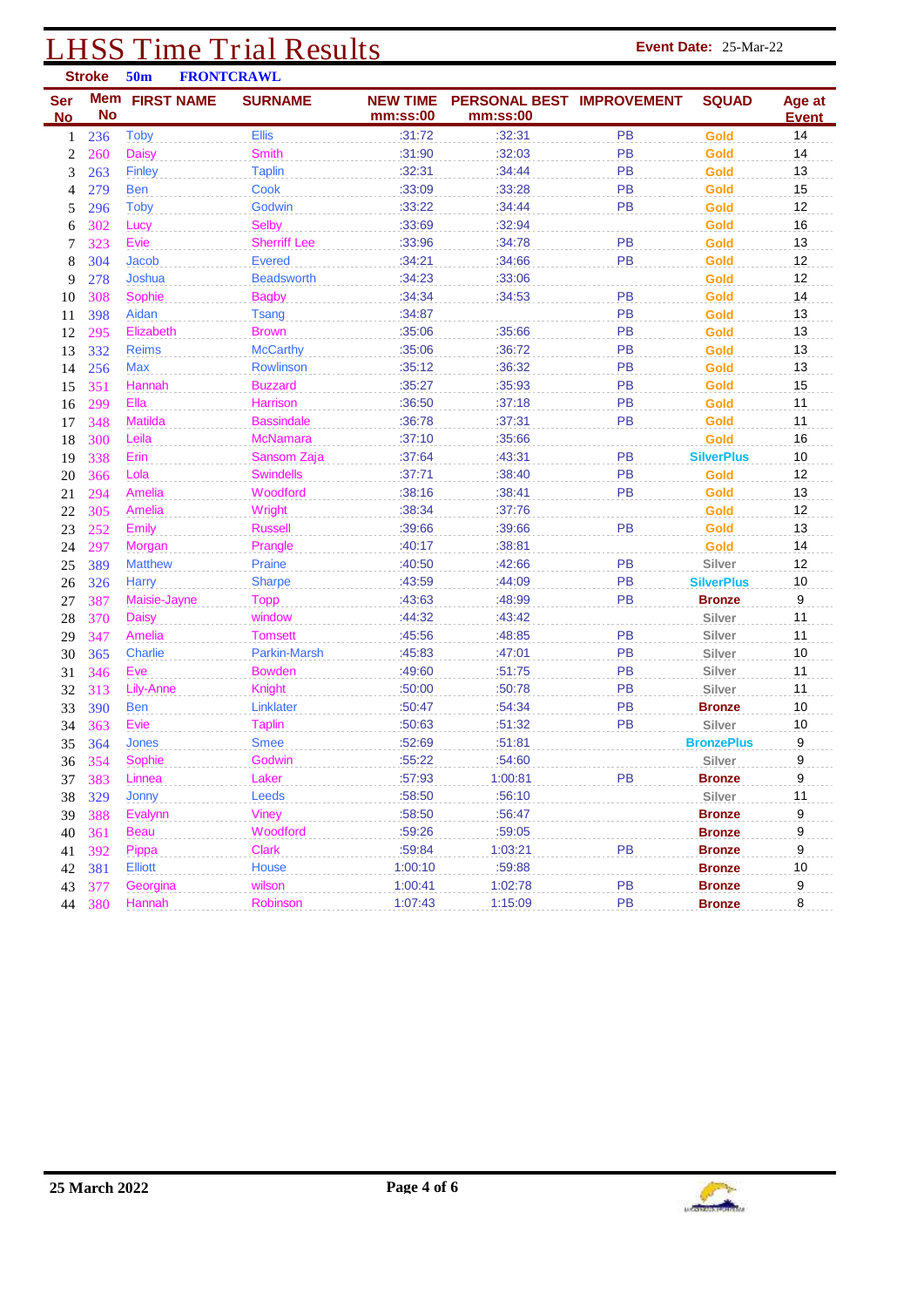### **LHSS Time Trial Results Event Date:** 25-Mar-22 **INDIVIDUAL MEDLEY**

| <b>Ser</b><br><b>No</b> | <b>No</b>  | Mem FIRST NAME   | <u>ПЛЛЯ ПЛОВИ КНЯДИЯ </u><br><b>SURNAME</b> | <b>NEW TIME</b><br>mm:ss:00 | PERSONAL BEST IMPROVEMENT<br>mm:ss:00 |           | <b>SQUAD</b>      | Age at<br><u>Event</u> |
|-------------------------|------------|------------------|---------------------------------------------|-----------------------------|---------------------------------------|-----------|-------------------|------------------------|
| 1                       | 263        | Finley           | <b>Taplin</b>                               | :51:62                      | :53:97                                | <b>PB</b> | Gold              | 13                     |
| 2                       | 279        | <b>Ben</b>       | Cook                                        | :52:91                      | :54:75                                | PB        | Gold              | 15                     |
| 3                       | 236        | <b>Toby</b>      | <b>Ellis</b>                                | :53:21                      | :51:94                                |           | Gold              | 14                     |
| 4                       | 323        | Evie             | <b>Sherriff Lee</b>                         | :53:89                      | :53:91                                | PB        | Gold              | 13                     |
| 5                       | 302        | Lucy             | <b>Selby</b>                                | :53:90                      | :51:88                                |           | Gold              | 16                     |
| 6                       | 398        | Aidan            | <b>Tsang</b>                                | :54:07                      |                                       | PB        | Gold              | 13                     |
| 7                       | 296        | <b>Toby</b>      | Godwin                                      | :54:72                      | :55:59                                | <b>PB</b> | Gold              | 12                     |
| 8                       | 260        | <b>Daisy</b>     | <b>Smith</b>                                | :55:06                      | :52:13                                |           | Gold              | 14                     |
| 9                       | 332        | <b>Reims</b>     | <b>McCarthy</b>                             | :55:65                      | :57:28                                | PB        | Gold              | 13                     |
| 10                      | 308        | Sophie           | <b>Bagby</b>                                | :56:36                      | :57:28                                | PB        | Gold              | 14                     |
| 11                      | 351        | Hannah           | <b>Buzzard</b>                              | :56:66                      | :55:52                                |           | Gold              | 15                     |
| 12                      | 304        | Jacob            | <b>Evered</b>                               | :57:44                      | :58:21                                | PB        | Gold              | 12                     |
| 13                      | 256        | Max              | Rowlinson                                   | :57:66                      | :58:23                                | PB        | Gold              | 13                     |
| 14                      | 300        | Leila            | <b>McNamara</b>                             | :58:06                      | :55:75                                |           | Gold              | 16                     |
| 15                      | 295        | Elizabeth        | <b>Brown</b>                                | :58:60                      | :58:37                                |           | Gold              | 13                     |
| 16                      | 299        | Ella             | <b>Harrison</b>                             | :59:43                      | 1:01:66                               | PB        | Gold              | 11                     |
| 17                      | 348        | Matilda          | <b>Bassindale</b>                           | :59:85                      | 1:00:00                               | PB        | Gold              | 11                     |
| 18                      | 305        | Amelia           | Wright                                      | 1:00:22                     | 1:00:41                               | PB        | Gold              | 12                     |
| 19                      | 278        | Joshua           | <b>Beadsworth</b>                           | 1:00:35                     | :56:44                                |           | Gold              | 12                     |
| 20                      | 294        | Amelia           | Woodford                                    | 1:00:65                     | :59:54                                |           | Gold              | 13                     |
| 21                      | 366        | Lola             | <b>Swindells</b>                            | 1:00:93                     | 1:02:16                               | PB        | Gold              | 12                     |
| 22                      | 338        | Erin             | Sansom Zaja                                 | 1:05:21                     | 1:09:29                               | PB        | <b>SilverPlus</b> | 10                     |
| 23                      | 252        | Emily            | <b>Russell</b>                              | 1:05:28                     | 1:04:94                               |           | Gold              | 13                     |
| 24                      | 297        | Morgan           | Prangle                                     | 1:05:47                     | 1:04:69                               |           | Gold              | 14                     |
| 25                      | 326        | <b>Harry</b>     | <b>Sharpe</b>                               | 1:11:14                     | 1:13:94                               | PB        | <b>SilverPlus</b> | $10$                   |
| 26                      | 389        | <b>Matthew</b>   | Praine                                      | 1:12:38                     | 1:12:09                               |           | Silver            | 12                     |
| 27                      | 365        | Charlie          | Parkin-Marsh                                | 1:14:55                     | 1:13:88                               |           | Silver            | 10                     |
| 28                      | 363        | Evie             | <b>Taplin</b>                               | 1:16:00                     | 1:12:75                               |           | Silver            | 10                     |
| 29                      | 347        | Amelia           | <b>Tomsett</b>                              | 1:17:37                     | 1:17:94                               | PB        | Silver            | 11                     |
| 30                      | 370        | <b>Daisy</b>     | window                                      | 1:18:16                     | 1:16:75                               |           | Silver            | 11                     |
| 31                      | 346        | Eve              | <b>Bowden</b>                               | 1:18:94                     | 1:25:69                               | <b>PB</b> | Silver            | 11                     |
| 32                      | 387        | Maisie-Jayne     | <b>Topp</b>                                 | 1:19:68                     | 1:33:59                               | PB        | <b>Bronze</b>     | 9                      |
| 33                      | 313        | <b>Lily-Anne</b> | Knight                                      | 1:21:42                     | 1:25:47                               | PB        | Silver            | 11                     |
| 34                      | 390        | <b>Ben</b>       | Linklater                                   | 1:22:78                     | 1:26:31                               | PB        | <b>Bronze</b>     | 10                     |
| 35                      | 361        | <b>Beau</b>      | Woodford                                    | 1:23:70                     | 1:24:97                               | PB        | <b>Bronze</b>     | 9                      |
| 36                      | 381        | <b>Elliott</b>   | House                                       | 1:26:50                     | 1:30:47                               | PB        | <b>Bronze</b>     | 10                     |
| 37                      | <b>329</b> | Jonny            | Leeds                                       | 1:27:71                     | 1:27:22                               |           | Silver            | 11                     |
| 38                      | 364        | Jones            | <b>Smee</b>                                 | 1:28:66                     | 1:28:69                               | PB        | <b>BronzePlus</b> | 9                      |
| 39                      | 354        | Sophie           | Godwin                                      | 1:29:19                     | 1:23:95                               |           | Silver            | 9                      |
| 40                      | 383        | Linnea           | Laker                                       | 1:32:13                     | 1:35:94                               | PB        | <b>Bronze</b>     | 9                      |
| 41                      | 392        | Pippa            | <b>Clark</b>                                | 1:33:00                     | 1:53:00                               | PB        | <b>Bronze</b>     | 9                      |
| 42                      | 388        | Evalynn          | <b>Viney</b>                                | 1:35:49                     | 1:35:59                               | PB        | <b>Bronze</b>     | 9                      |
| 43                      | 377        | Georgina         | wilson                                      | 1:41:35                     | 1:50:00                               | PB        | <b>Bronze</b>     | 9                      |
| 44                      | 380        | Hannah           | Robinson                                    | 1:46:46                     | 1:50:70                               | <b>PB</b> | <b>Bronze</b>     | 8                      |